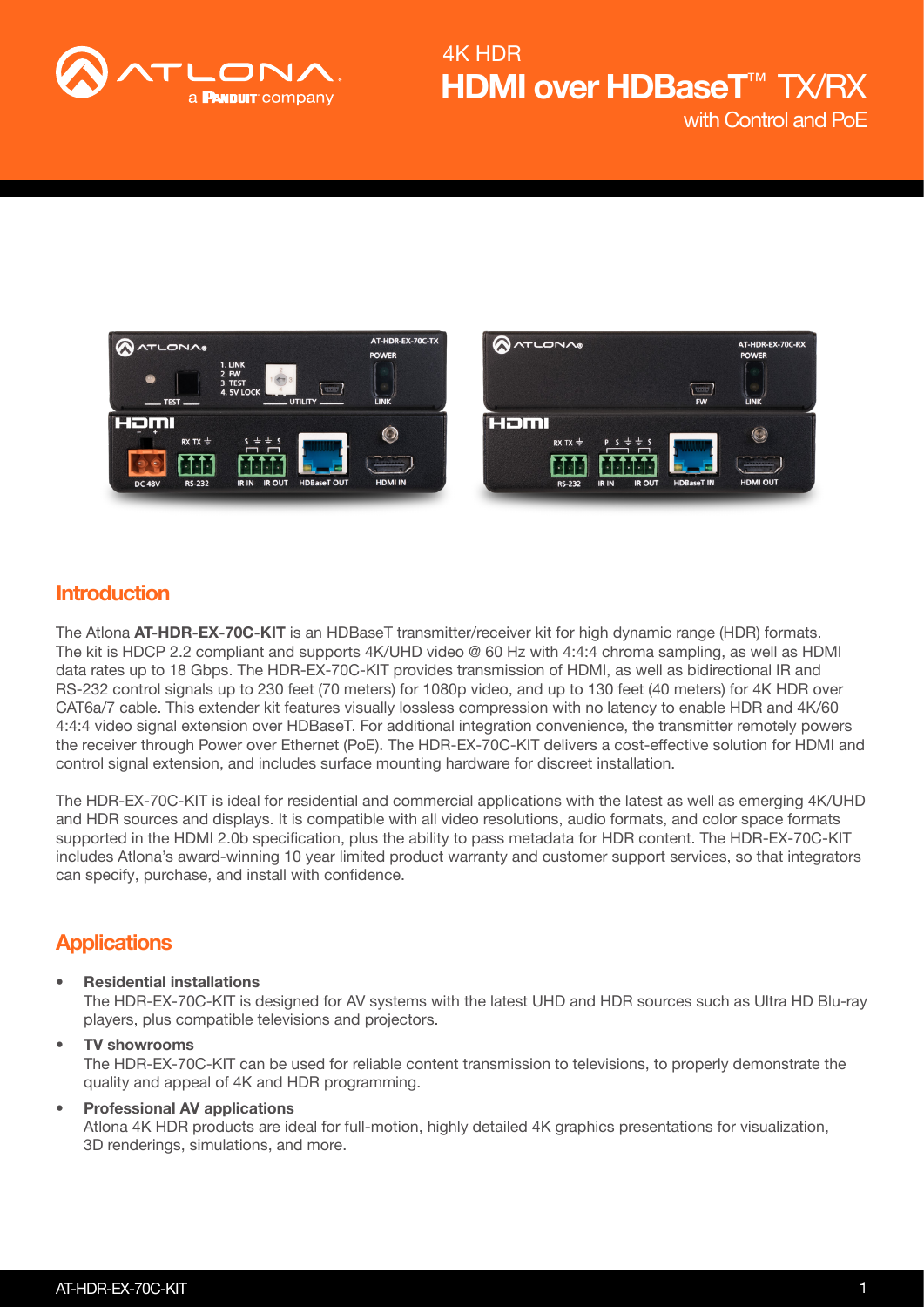

## Key Features

#### 4K/UHD capability @ 60 Hz with 4:4:4 chroma sampling, plus support for HDR formats

- Compatibility with new and emerging 4K/UHD and HDR-capable sources and displays.
- Compatible with 4K HDR10 @ 60 Hz and Dolby® Vision™ @ 30 Hz
- Fully supports video resolutions, audio formats, and color space formats in the HDMI 2.0b specification.

#### HDCP 2.2 compliant

- Adheres to latest specification for High-bandwidth Digital Content Protection.
- Allows protected content stream to pass between devices.

#### HDBaseT extender kit for HDMI up to 230 feet (70 meters)

- Extends HDMI, power, and control up to 230 feet (70 meters) @ 1080p and 130 feet (40 meters) @ 4K HDR using CAT6a/7 cable.
- Uses easy-to-integrate category cable for low-cost, reliable system installation.

#### Receiver powered by transmitter via PoE (Power over Ethernet)

- Power for receiver is supplied by transmitter over HDBaseT.
- Allows convenient receiver installation at a display or projector without the need for local AC power.

#### Extends RS-232, IR, and CEC control signals over HDBaseT

- Bidirectional extension of RS-232 and IR control signals.
- Eliminates multiple cable runs between source, control system, and display.

#### Visually lossless compression

• Enables HDBaseT transmission of HDMI up to 18 Gbps using extremely light video compression with no latency. Innovative signal extension solution delivers very high, pristine image quality.

#### Multi-channel audio compliant

- Supports PCM, Dolby® Digital, Dolby Digital Plus™, Dolby TrueHD, Dolby Atmos®, DTS® Digital Surround™, DTS-HD Master Audio™, and DTS:X®.
- Allows any multi-channel audio stream to be used within a residential or professional audio system.

#### HDBaseT link status testing

- Free software utility available for testing integrity of the HDBaseT cable link between the transmitter and the receiver.
- Provides real-time link status, plus detailed HDBaseT and HDMI signal information.
- Quick, easy verification or troubleshooting of RJ-45 termination or twisted pair cable quality.
- Test button and LED also available on the transmitter for checking HDBaseT link integrity.

#### Award-winning 10 year limited product warranty

- Ensures long-term product reliability and performance in residential and commercial systems.
- Specify, purchase, and install with confidence.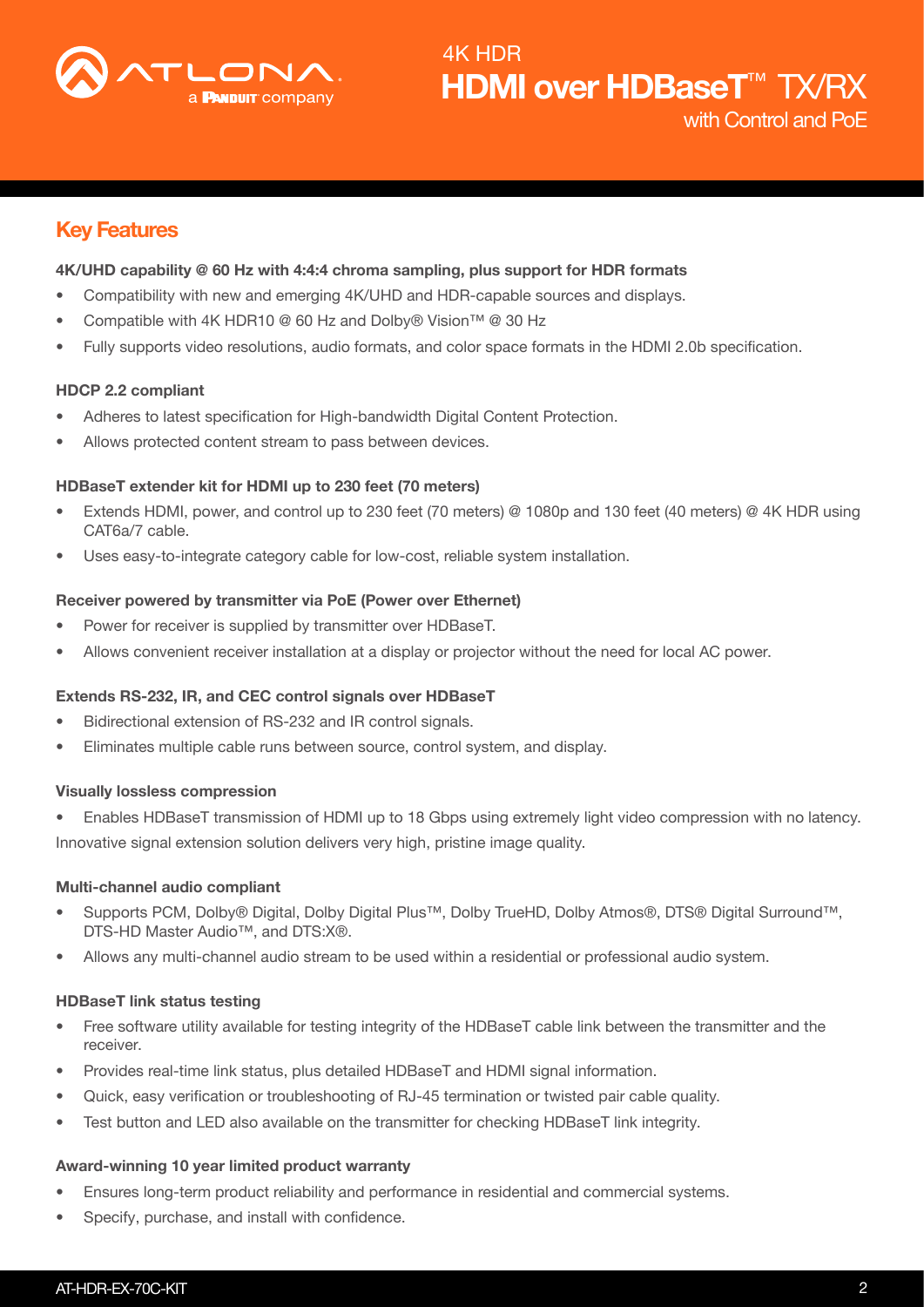

## **Specifications**

| Video                                                              |                                                                                                                                |     |                                                                                               |     |                    |                                                                        |
|--------------------------------------------------------------------|--------------------------------------------------------------------------------------------------------------------------------|-----|-----------------------------------------------------------------------------------------------|-----|--------------------|------------------------------------------------------------------------|
| Signal                                                             | HDMI and HDBaseT                                                                                                               |     |                                                                                               |     |                    |                                                                        |
| <b>Copy Protection</b>                                             | <b>HDCP 2.2</b>                                                                                                                |     |                                                                                               |     |                    |                                                                        |
| <b>Pixel Clock</b>                                                 | 600MHz                                                                                                                         |     |                                                                                               |     |                    |                                                                        |
| <b>UHD/HD/SD</b>                                                   | 4096x2160@60/50/30/25/24Hz<br>3840×2160@60/50/30/25/24Hz<br>1080p@60/59.9/50/30/29.97/25/<br>24/23.98Hz<br>1080i@30/29.97/25Hz |     | 720p@60/59.94/50Hz<br>576p@50Hz<br>576i@25Hz<br>480p@60/59.96Hz<br>480i@30Hz                  |     |                    |                                                                        |
| <b>VESA</b><br>All resolutions are 60Hz                            | 2560×1600<br>2048×1536<br>1920×1200<br>1680×1050<br>1600×1200<br>1440×900<br>1400×1050<br>1280×1024                            |     | 1280×800<br>1366×768<br>1360×768<br>1152×864<br>1024×768<br>800×600<br>640×480                |     |                    |                                                                        |
| <b>Color Space</b>                                                 | <b>YUV, RGB</b>                                                                                                                |     |                                                                                               |     |                    |                                                                        |
| Chroma Subsampling                                                 | 4:4:4, 4:2:2, 4:2:0                                                                                                            |     |                                                                                               |     |                    |                                                                        |
| <b>Color Depth</b>                                                 | 8-bit, 10-bit, 12-bit                                                                                                          |     |                                                                                               |     |                    |                                                                        |
| <b>HDR</b>                                                         | 4K HDR10 @ 60 Hz and Dolby® Vision™ @ 30 Hz                                                                                    |     |                                                                                               |     |                    |                                                                        |
|                                                                    |                                                                                                                                |     |                                                                                               |     |                    |                                                                        |
| Audio                                                              |                                                                                                                                |     |                                                                                               |     |                    |                                                                        |
| HDMI / HDBaseT<br>Pass-Through Formats                             | <b>PCM 2.0</b><br><b>LPCM 5.1</b><br><b>LPCM 7.1</b>                                                                           |     | Dolby <sup>®</sup> Digital<br>Dolby Digital Plus™<br>Dolby TrueHD<br>Dolby Atmos <sup>®</sup> |     | DTS:X <sup>®</sup> | DTS <sup>®</sup> Digital Surround™<br>DTS-HD Master Audio <sup>™</sup> |
| <b>Bit Depth</b>                                                   | up to 24-bit                                                                                                                   |     |                                                                                               |     |                    |                                                                        |
| Sample Rate                                                        | 32 kHz, 44.1 kHz, 48 kHz, 88.2 kHz, 96 kHz, 176.4 kHz, 192 kHz                                                                 |     |                                                                                               |     |                    |                                                                        |
|                                                                    |                                                                                                                                |     |                                                                                               |     |                    |                                                                        |
| <b>Resolution / Distance</b>                                       | 4K/UHD - Feet / Meters<br>1080p - Feet / Meters                                                                                |     |                                                                                               |     |                    |                                                                        |
| HDMI IN/OUT                                                        | 15                                                                                                                             | 5   |                                                                                               | 30  |                    | 10                                                                     |
| CAT <sub>5e</sub>                                                  | 295                                                                                                                            | 90  |                                                                                               | 330 |                    | 100                                                                    |
|                                                                    |                                                                                                                                |     |                                                                                               |     |                    |                                                                        |
| CAT6/6a/7                                                          | 330                                                                                                                            | 100 |                                                                                               | 330 |                    | 100                                                                    |
|                                                                    |                                                                                                                                |     |                                                                                               |     |                    |                                                                        |
| Control                                                            |                                                                                                                                |     |                                                                                               |     |                    |                                                                        |
| <b>RS-232</b>                                                      | Pass through, up to 115200 baud                                                                                                |     |                                                                                               |     |                    |                                                                        |
| IR                                                                 | Pass through, 30kHz to 60kHz                                                                                                   |     |                                                                                               |     |                    |                                                                        |
| CEC                                                                | Pass through                                                                                                                   |     |                                                                                               |     |                    |                                                                        |
|                                                                    |                                                                                                                                |     |                                                                                               |     |                    |                                                                        |
| <b>Buttons and Indicators</b>                                      |                                                                                                                                |     |                                                                                               |     |                    |                                                                        |
| <b>TEST button</b>                                                 | 1 - momentary, tact-type                                                                                                       |     |                                                                                               |     |                    |                                                                        |
| <b>Function Indicators:</b><br>Power<br><b>Link</b><br><b>Test</b> | 1 - LED, green<br>1 - LED, yellow<br>1 - LED, multi-colored                                                                    |     |                                                                                               |     |                    |                                                                        |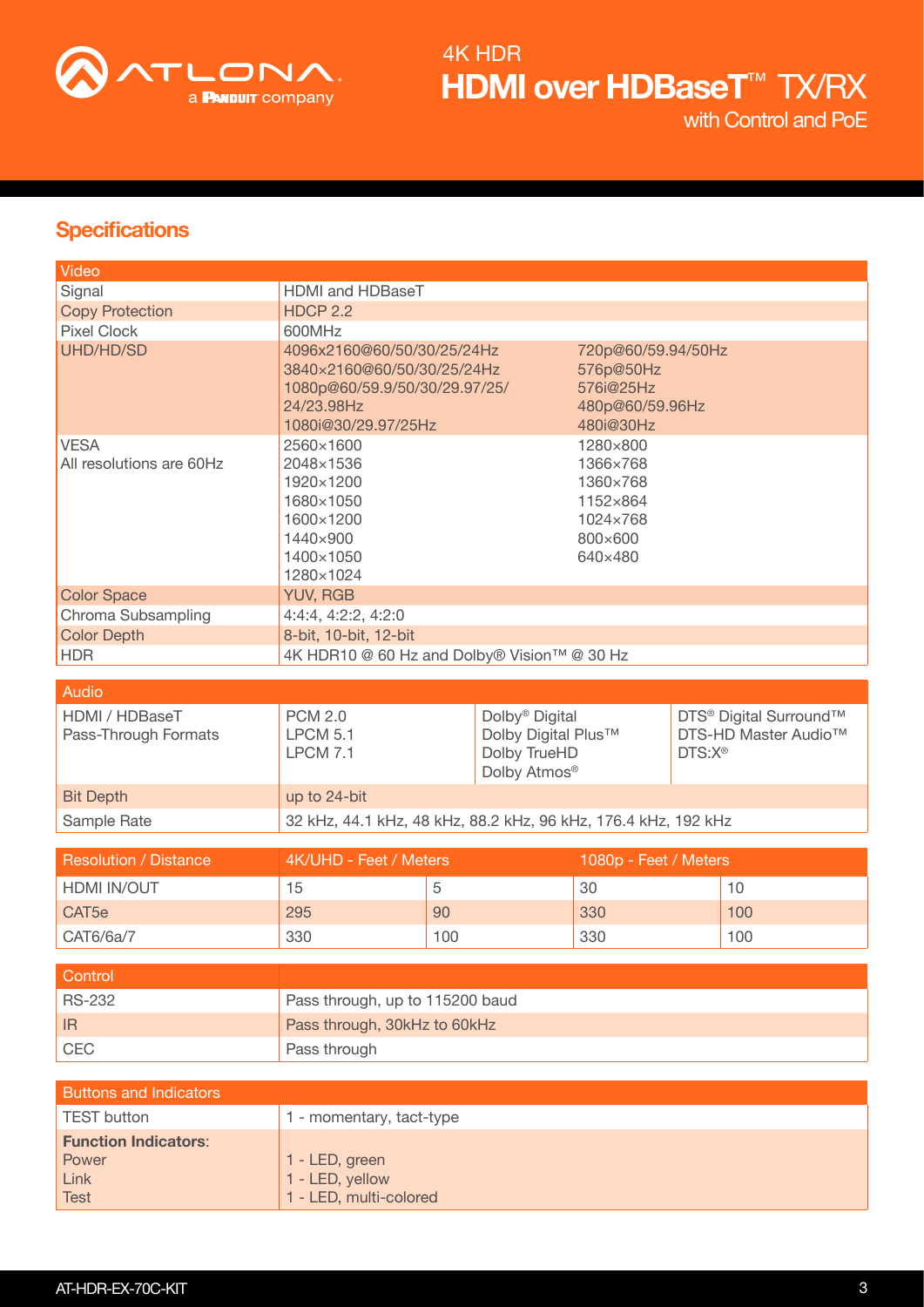

| <b>Connectors</b>         |                                                                                  |
|---------------------------|----------------------------------------------------------------------------------|
| HDMI IN (TX)              | 1 - Type A, 19-pin female                                                        |
| HDBaseT OUT (TX)          | 1 - RJ45, female                                                                 |
| HDMI OUT (RX)             | 1 - Type A, 19-pin female                                                        |
| HDBaseT IN (RX)           | 1 - RJ45, female                                                                 |
| FW - Firmware (RX and TX) | 1 - Micro-A USB                                                                  |
| PWR(TX)                   | 1 - 2-pin 48V captive screw connector                                            |
| RS-232 (RX and TX)        | 1 - 3-pin captive screw connector                                                |
| $IR$ (RX and TX)          | 1 - 4-pin captive screw connector (TX)<br>1 - 5-pin captive screw connector (RX) |

| Temperature   | Fahrenheit                 | Celsius     |
|---------------|----------------------------|-------------|
| Operating     | 32 to 122                  | 0 to 50     |
| Storage       | $-4$ to $140$              | $-20$ to 60 |
| Humidity (RH) | 20% to 90%, non-condensing |             |

| Power       |                          |
|-------------|--------------------------|
| Consumption | 13 W                     |
| Input       | 100 - 240 V AC, 50/60 Hz |
| Supply      | 48 V DC, 0.83 A          |

| Dimensions (H x W x D)           | Inches                         | <b>Millimeters</b>         |
|----------------------------------|--------------------------------|----------------------------|
| TX/RX                            | $1.02 \times 4.29 \times 5.00$ | $26 \times 109 \times 127$ |
| Power Supply (AT-PS-<br>48083-C) | $1.42 \times 1.81 \times 4.41$ | $36 \times 46 \times 112$  |

| <b>Weight</b> | <b>Pounds</b> | Kilograms |
|---------------|---------------|-----------|
| TX/RX         | 0.85          | 0.39      |

| <b>Certification</b> |                                |
|----------------------|--------------------------------|
| Device               | CE, FCC                        |
| <b>Power Supply</b>  | CE, FCC, cULus, RoHS, CCC, RCM |